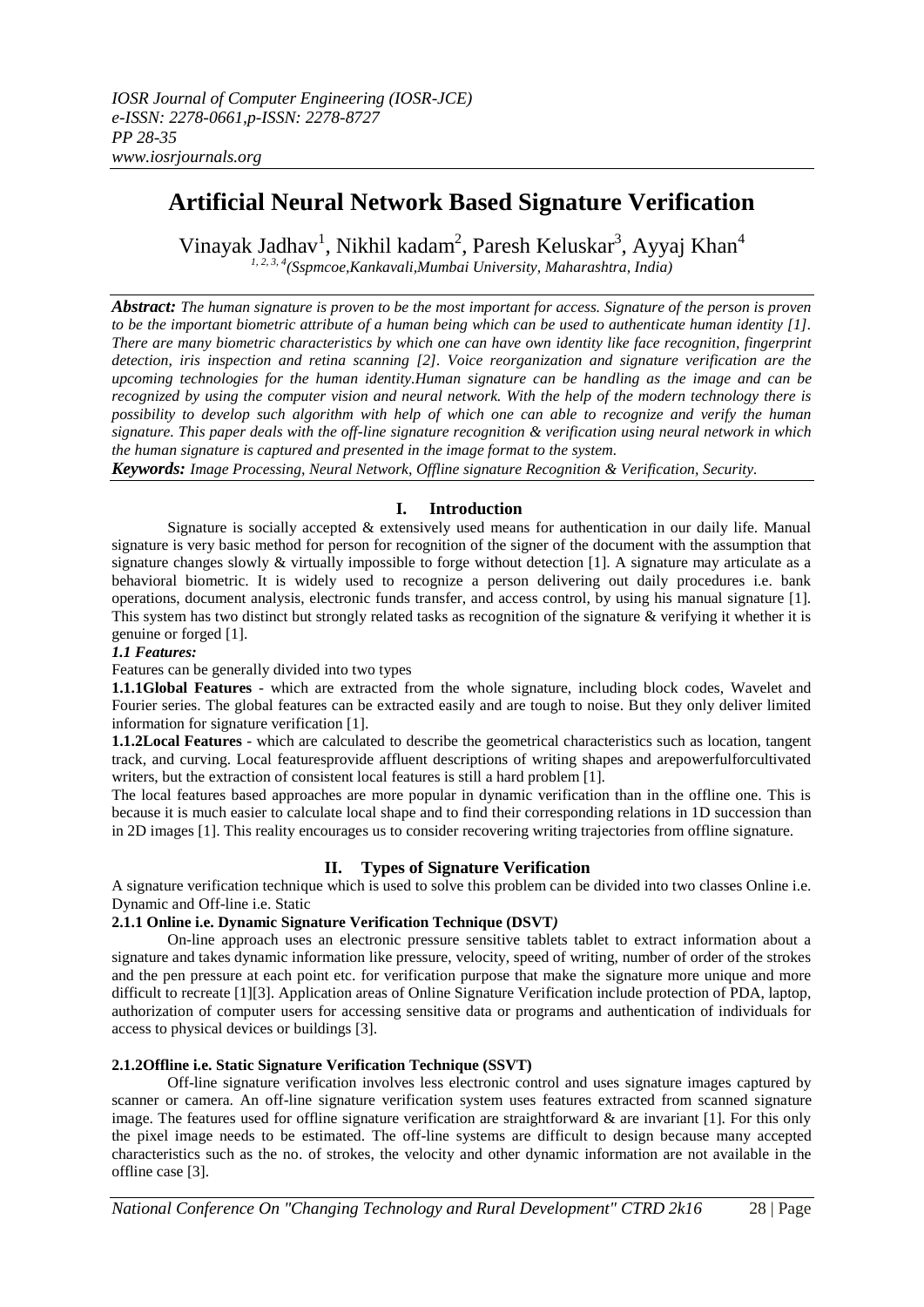The verification process has to rely on the features that are extracted from the copy of the static signature images only. In this logic SSVT, becomes a characteristic pattern recognition task perceptive that deviation in signature pattern are expected. The task of signature authentication can be lessened to drawing the threshold of the range of genuine variation [1][3].

#### *2.2. Types of Counterfeit of Signature*

The objective of the signature verification system is to discriminate between two signature classes the genuine and fake signature [3]. A bunch of effort has been taken in the field of off-line signature verification. Forgery is a crime that aims at misleading people. Since actual forgeries are difficult to obtain, the instrument and the results of the verification depend on the type of the forgery [3]. There are basically three types of forgeries as

**2.2.1Random forgery** - This can normally be represented by a signature sample. Forger has no information about the signature style and the name of the person [3].

**2.2.2Simple forgery** - This is a signature with the same shape or the legitimate writer's name [3].

**2.2.3Skilled forgery** - This is signed by a person who has had access to a genuine signature for practice [3].

Although a great amount of work is determined on random and simple forgery detection, more hard work is still needed to tackle the problem of skilled forgery detection. No verification algorithms are proposed which might be deal with skilled forgeries [7].

#### **III. Overview of Artificial Neural Network**

The simplest definition of a neural network is provided by the inventor of one of the first neuron computer, Dr. Robert Hecht-Nielsen. He defines a neural network as: "Acomputing system made up of a number of simple, extremely interrelated processing elements, which practice information by their dynamic state response to peripheral inputs."[9]

Artificial neural networks are models motivated by the brain that is competent of machine learning and pattern recognition. They are usually presented as organization of interconnected "neurons" that can calculate values from inputs by providing information through the network [9]. Neural networks are characteristically structured in layers. Layers are consisting of a number of interrelated 'nodes' which hold an 'activation function'. Patterns are available to the network by means of the 'input layer', which communicate to one or more 'hidden layers' where the concrete processing is done using a system of subjective 'connections'. The hidden layers then unite to an 'output layer' where the answer is final output of the system as shown in the figure below [9].



**Fig. 1** simple neural network diagram.

To better understand artificial neural computing it is vital to be know how a conventional computer processes information. A serial computer has a fundamental processor that can address an array of memory locations where data and instructions are stored. Computations are made by the processor by interpretation of instruction as well as data that instruction requires. Then instruction is executed and results are saved in a memory location as necessary. In a conventional system the computational steps are deterministic,sequential and rational, and the status of a given variable can be track from one operation to another [10].

In contrast, Artificial neural network i.e. ANNs are not chronological or essentially deterministic. There are no intricate central processors, to a certain extent there are numerous uncomplicated ones which generally do nothing more than take the weighted summation of their inputs from other processors [10]. ANNs

*National Conference On "Changing Technology and Rural Development" CTRD 2k16* 29 | Page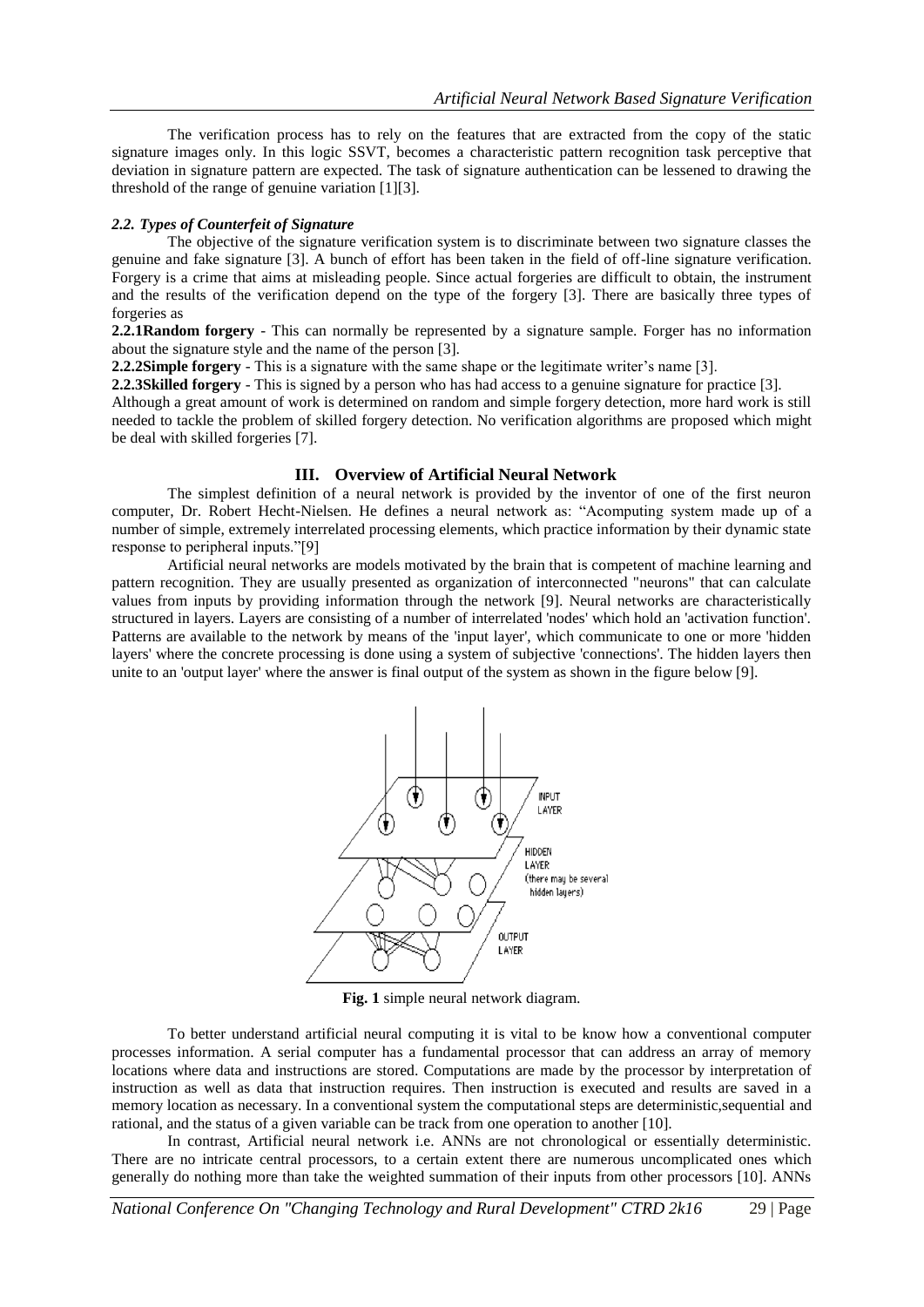do not execute programmed instructions; they react in parallel to the pattern of inputs offered to it. There are no separate memory addresses to accumulate data. Instead, information is controlled in the general activation 'state' of the network [9]. 'Knowledge' is represented by the network itself, which is fairly more than the summation of its individual components. Although there are many different types of knowledge rules used by neural networks, this expression is concerned with the delta rule. The delta rule is frequently use by the most ordinary class of ANNs called 'back propagation neural networks'. [10] With the delta rule, 'learning' is a organize process that take place with each cycle during a forward activation stream of outputs, and the backwards error propagation of weight regulation [9].

# **IV. Proposed System**

This projected offline signature verification system offers computerized method of verification and recognition by extracting features that characterizes each input signature [7]. The approach starts by scanning images into the computer using peripheral devices, then modifying their quality through image enhancement, followed by feature extraction and neural network training, and finally verifies whether a signature is genuine or counterfeit.

#### *4.1. Pre-processing*

Generally in any image processing application preprocessing is required to remove alteration, from the original input image [7] [8]. Any normal scanner with sufficient resolution can be used as an image attainment device for offline operation [1]. Signatures are scanned in gray, using following equation as [8]:

(1) Gray colour =  $(0.299*Red) + (0.5876*Green) + (0.114*Blue)$ 



Fig.3 Image after gray scale

The purpose in this stage is to build signature standard and prepared for feature extraction. The pre-possessing stage includes following processing,

#### **4.1.1Scaling**

Let H be the height of the inputted image  $&$  W be the width of the inputted image [7]. We can fit the image uniform at 100\*100 pixels by using the following equation as:

(2) Xnew =  $(Xold * 100)/H$ ;

Where  $X_{\text{new}} \& X_{\text{old}}$  are calculated  $\&$  original X coordinate

(3)  $Y_{\text{new}} = (Y_{\text{new}} * 100) / W;$ 

Where  $Y_{\text{new}} \& Y_{\text{old}}$  are calculated  $\&$  original Y coordinate.

With these equations input image is transformed to uniformed  $100*100$  pixels image [7].

#### **4.1.2 Noise Reduction**

Images are contaminated due to stemming from decoding errors or noisy channels. An image also gets degraded because of the detrimental effects due to illumination and other objects in the environment. Median filter is extensively used for smoothing and restoring images corrupted by noise [8]. This is a nonlinear process useful principally in reducing impulsive noise [7]. In a median filter, a window slides over the image, and for each location of the window, the median concentration of the pixels within it decide the intensity of the pixel positioned in the middle of the window. As weigh against to the mean filter, median filter has striking properties for suppressing impulse noise while preserving edges; due to this feature we are recommended this filter in our proposed system [8].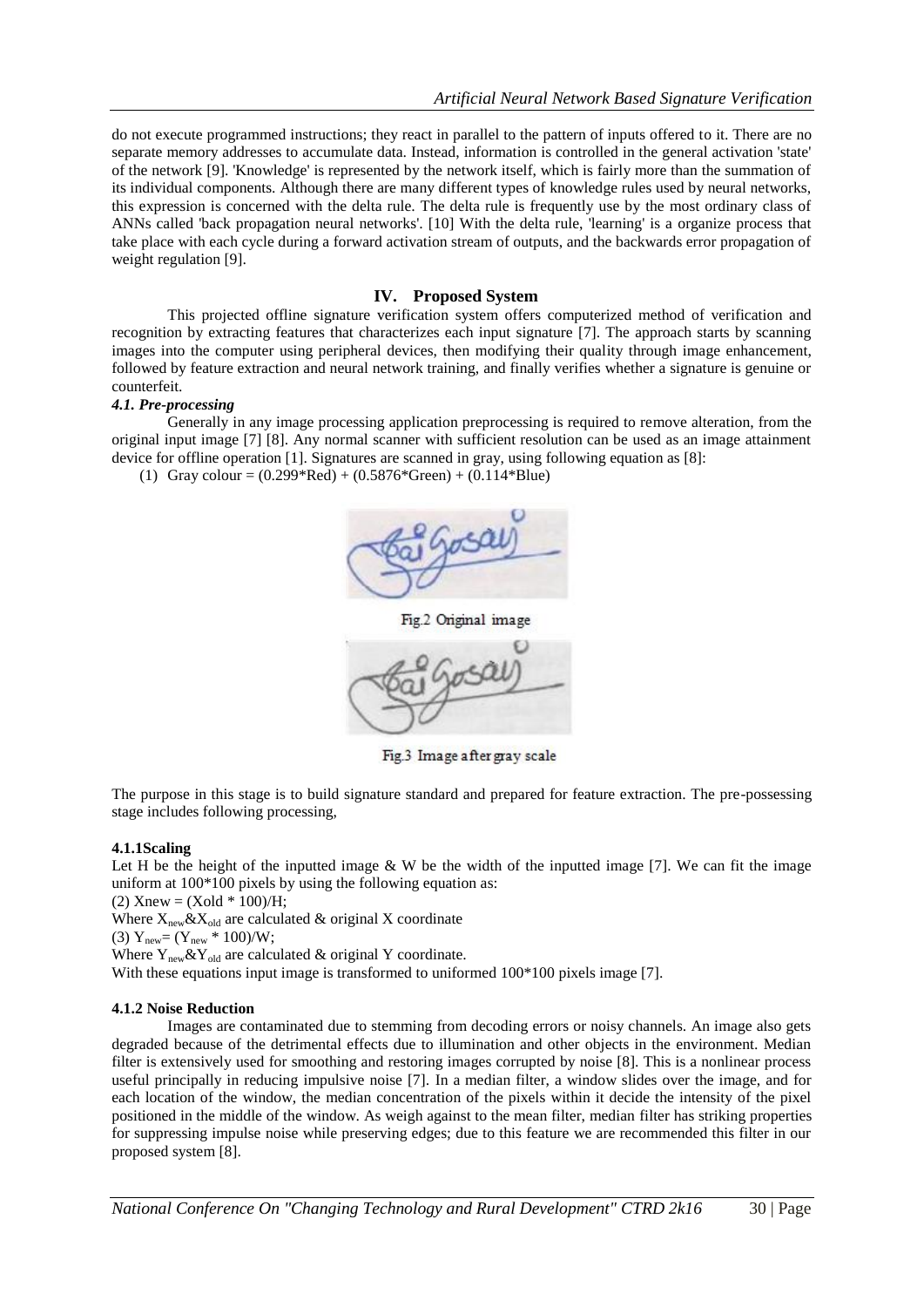# **4.1.3 Background Elimination**

Numerous image processing applications necessitate segregation of objects from the background. Thresholding is the most trivial and effortlessly appropriate method for this [8]. We used Thresholding method for distinguish the signature from the background. In proposed application, we are concerned in dark objects on light background and hence a threshold value T entitled as the brightness threshold is suitably chosen and applied to image [1]. After the Thresholding, the pixels of the signature would be 1 and the other pixels which belong to the background would be 0 [7].

The brightness threshold [8] can be chosen such that it satisfies the following conditions;

Suppose image pixels  $f(x, y)$  then, If  $f(x, y) \geq T$ Then  $f(x, y) =$  Background

Else  $f(x,y) =$ Object



Fig. 4.image with background



Fig. 5 image after thresholding

# **4.1.4Signature Normalization**

Irregularity in image capturing and scanning process causes dimensions of signature to fluctuate [1]. Height and width of signatures fluctuate from person to person and occasionally even the same person may exercise different sizes of signature [8]. Therefore it is needed to get rid of the size variation and achieve a benchmark signature size for all input signatures. Throughout the normalization process, the characteristic ratio between the width and height of a signature is kept undamaged and following the process, all the signatures will have the similar dimension [8]. Normalization process made use of the following equations:

(4)  $Xnew = [(Xold-Xmin)/(Xmax-Xmin)]^*M$ (5) Ynew =  $[(Yold-Ymin)/(Ymax-Ymin)]$ <sup>\*</sup>M

Where,

 $X_{\text{new}}$ ,  $Y_{\text{new}}$  = Pixel coordinates for the normalized signature,

 $X_{old}$ ,  $Y_{old}$  = Pixel coordinates for the original signature,

 $M = Width/height$  meant for the normalized signature

The normalization procedure is verified in the subsequent figure [8].



Fig. 7.image after normalization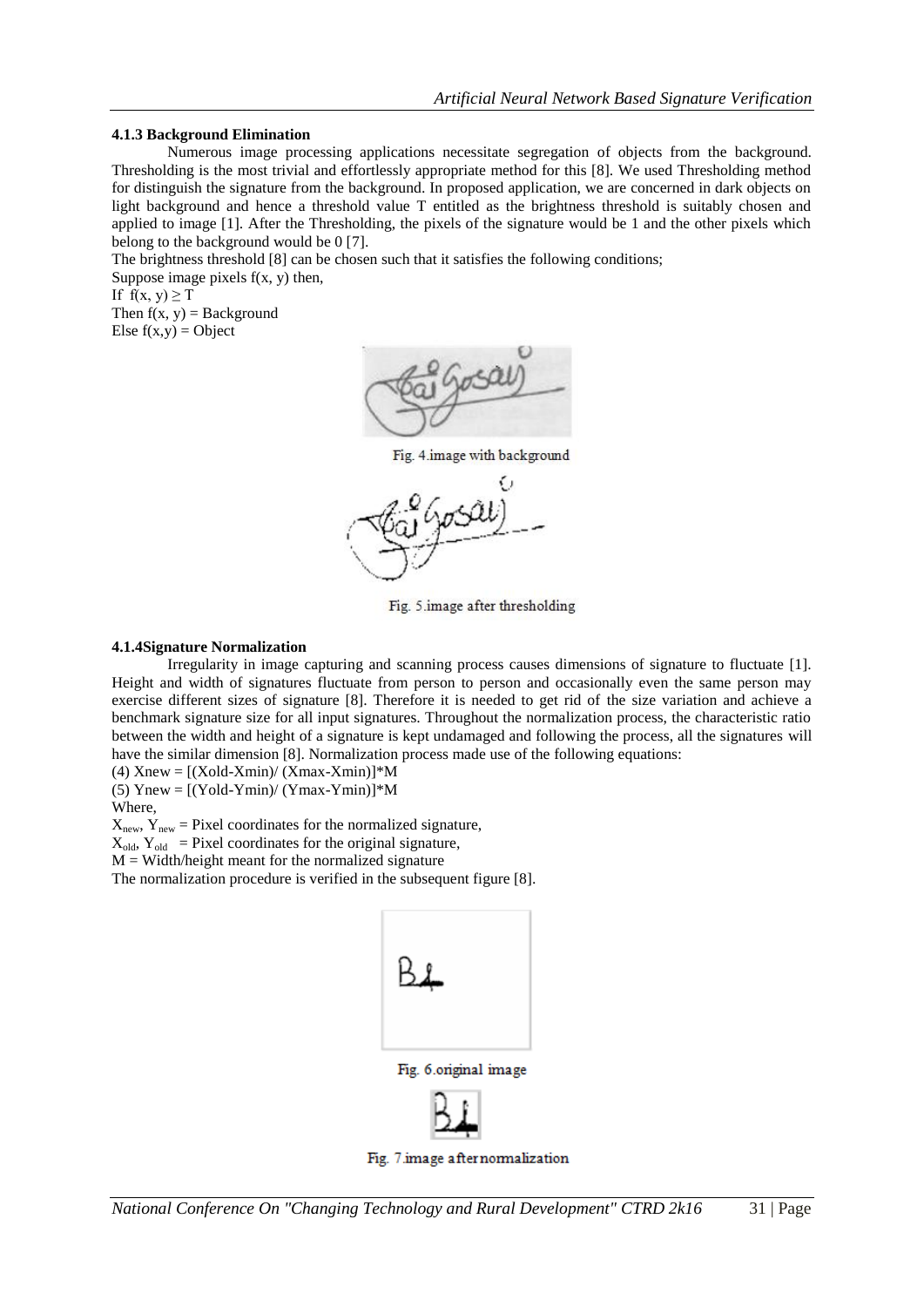# **4.1.5 Thinning**

The goal of thinning is to eliminate the thickness differences of pen by making the image one pixel thick [2]. Thinning was introduced to describe the global properties of objects and to reduce the original image into a more compact representation [7]. It uses a Stentiford algorithm for thinning process.



Fig. 8.image before thinning

Fig. 9. image after thinning

#### **4.2. Feature Extraction**

In Feature extraction, the essential features are extorted from the original input signature. The features to be extorted are based on the application and fluctuate accordingly [7]. Characteristic constraints are computed from the sort out data and are used to characterize signature. The choice of a powerful set of features is crucial in signature verification systems [2]. The features that are extracted from this phase are used to create a feature vector. We use a feature vector to uniquely characterize a candidate signature [1]. These features are extracted as follows,

# *4.2.1 Global Features*

Global feature offers information regarding shape like signature area, signature height-to-width ratio, slope & slope direction skewness of signature etc. *Slope And Slope Direction -* To calculate approximately the slope of the signature the algorithm proposed by Ammar is used [7]. This algorithm formulates the use of the thinned image obtained during the pre-processing. A 3\*3 sliding window is used for calculation. The window is stimulated starting from the top left pixel to the bottom right pixel, one pixel at a time in a row major order [7].

*Density of Thinned Image -* The density of thinned image can be designed after thinning which can be calculated by the following formula [7].

Density of thinned image = No of non zero pixels in the thinned image / Total no of pixels in the thinned image. Width to Height Ratio

Width to height ratio is the ratio of range of x coordinates to the range of y coordinates [7]. The formula for calculating width to height ratio is given as:

(6) Width to Height Ratio =  $(X_{\text{max}} - X_{\text{min}}) / (Y_{\text{max}} - Y_{\text{min}})$ 

Where,  $X_{max} \& X_{min} =$  Maximum  $\&$  Minimum values of x coordinates of non-zero pixels,

 $Y_{\text{max}} \& Y_{\text{min}} =$  Maximum  $\&$  Minimum values of y coordinates of non-zero pixels [7].

#### *Skewness*

Skewness is a measure of symmetry. It allows us to determine how curved are in each segment of the signature. The proportion of this torsion is afterwards calculated and extracted. Moreover, this percentage is weigh against to that extracted from the other images [7].

#### *4.2.2Mask Feature*

This provides information about guidelines of the lines of the signature for the reason that the angles of signature have interpersonal variation [1].

#### *4.2.3Texture Feature*

The texture features are the pixel positions with respect to the property of the feature. These can be processed using a matcher which uses co-occurrence matrix of the picture image. It includes End points, Branch points, crossing points. To extract these features, it is necessary to apply the pre-processing techniques like Thresholding and thinning on a gray scale signature image [7]. End points are points where a signature stroke begins or ends. Branch points are points where on signature stroke bifurcates into two strokes. Crossing points are points where one signature stroke crosses another stroke [7].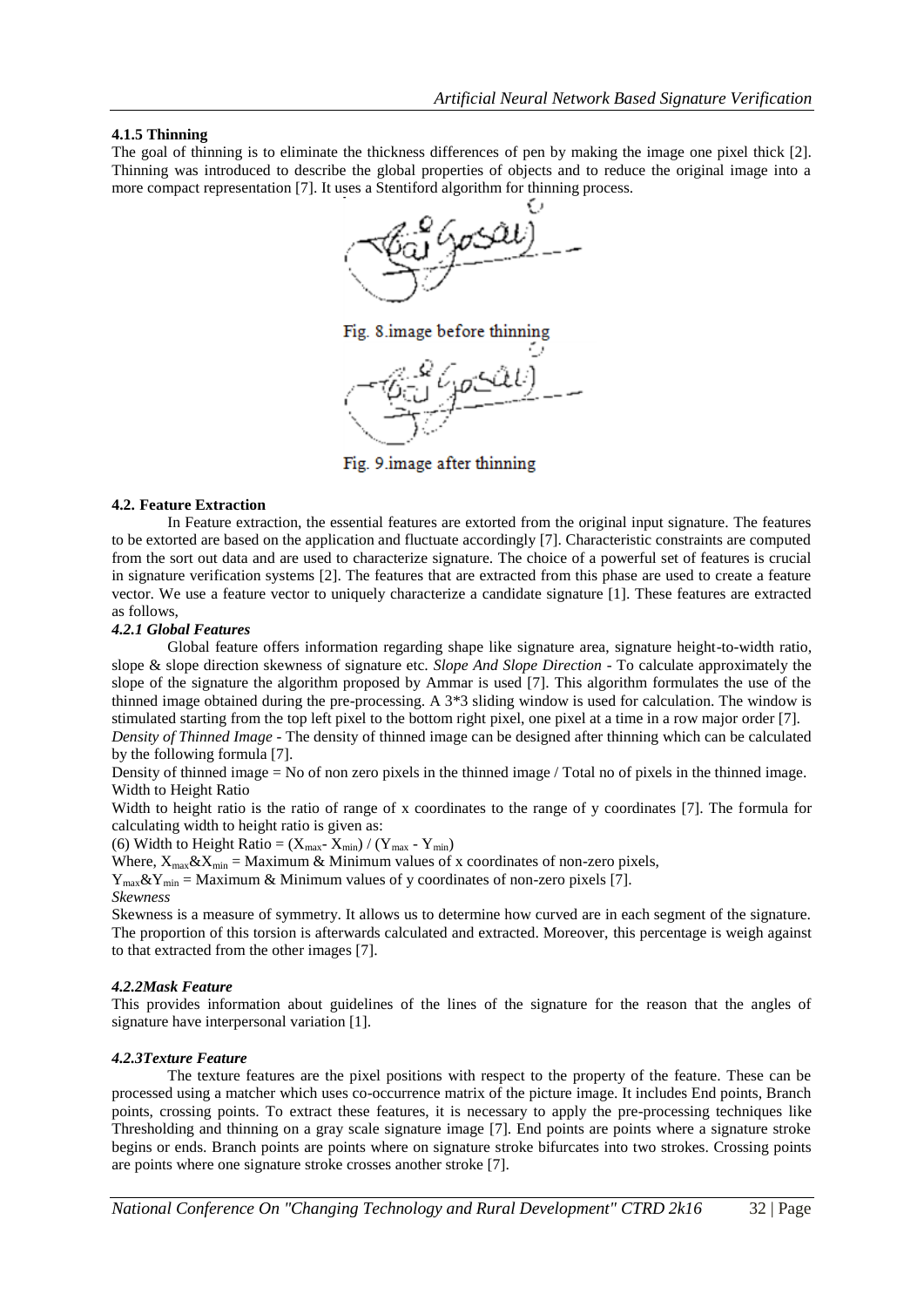# **V. Algorithm & Flowchart**

This section offers algorithm for the offline signature verification system in which artificial neural network is used to confirm the genuineness of signature [2].

 $Input = Signature Image$ 

Output = Conformation from system whether signature is genuine or counterfeit.

# *5.1Algorithm*

- 1. Acquire signature image from the database<br>2. Enhanced the inputted signature image by p
- 2. Enhanced the inputted signature image by preprocessing<br>2.1 Convert original image to gray scale image
- Convert original image to gray scale image
- 2.2 Scaling<br>2.3 Noise R
- 2.3 Noise Reduction<br>2.4 Background Elin
- 2.4 Background Elimination
- 2.5 Signature Normalization
- 2.6 Thinning
- 3. Extract the various features
- 3.1 Global features
- 3.1.1 Slope & slope direction
- 3.1.2 Density of thinned image
- 3.1.3 Width to height ratio<br>3.1.4 Skeweness
- **Skeweness**
- 3.2 Mask features
- 3.3 Texture features
- 4. Create a feature vector by combining extracted features from the pre-processed signature image.
- 5. Normalized the feature vector for further processing.
- 6. Apply this normalized feature vector to the neural network for training purpose.
- 7. Repeat step 1-6 to train neural network to test signature.
- 8. Perform pattern matching with the test data set present in the hidden layer of neural network
- 9. Do the classification

10. Using outcome produced by the output layer of the neural network announce signature as genuine or forged.

# **5.2** *Flow Diagram For The System*

This diagram shows how the whole system works from image acquisition till result whether signature is genuine or counterfeit.



Fig. 10.flow chart of system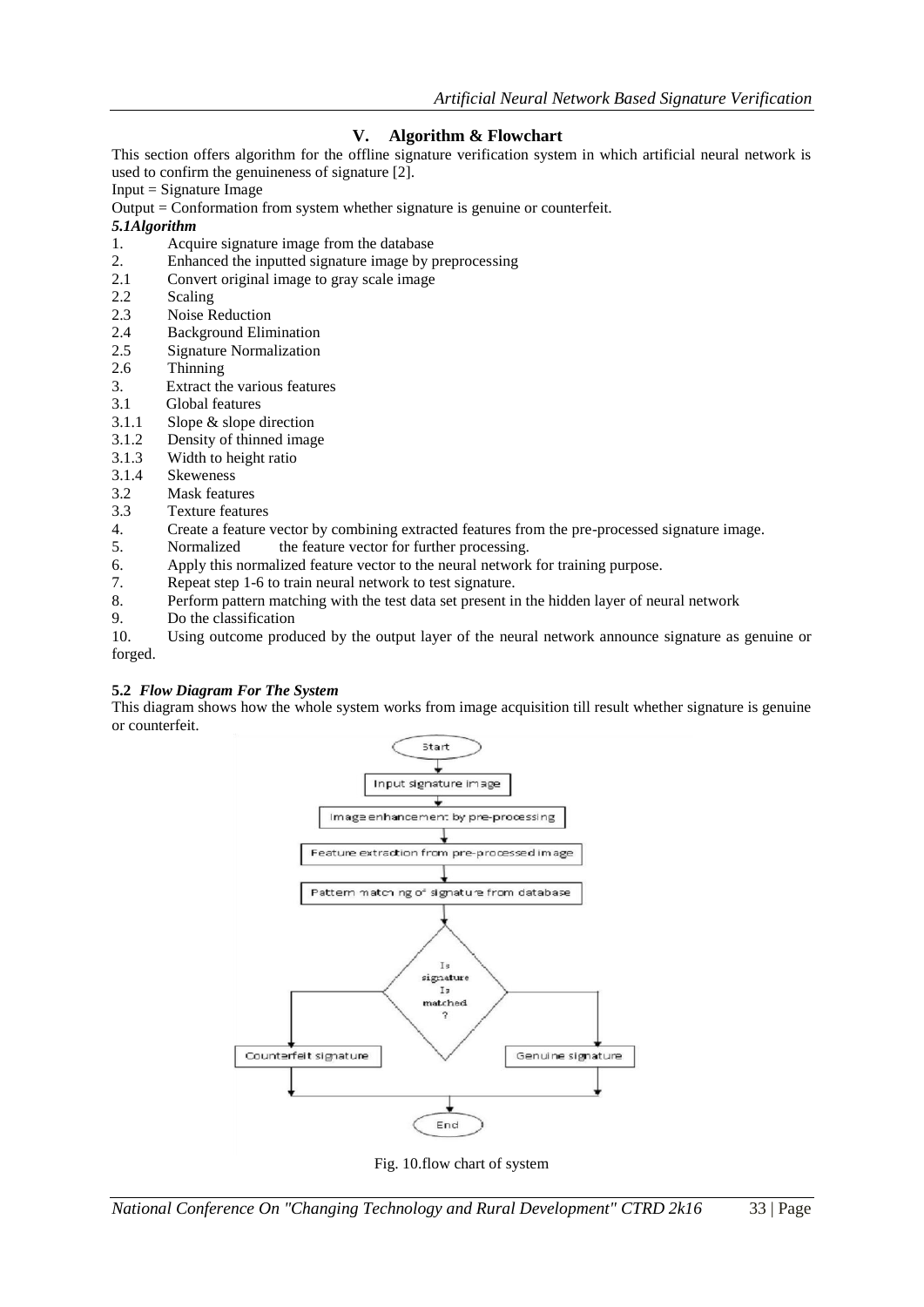# **VI. Result & Performance Analysis**

The result provided in this research for training and testing of the system many signatures are used. The results specified in this paper are acquired using the "Grupo de Procesado Digital de Senales" (GPDS) signature database [2]. To train the system, a subset of this database was taken comprising of 19 genuine samples taken from each of the 30 different individuals and 19 forgeries made by different person for one signature [2]. The architecture of neural network used has input layer, hidden layer and output layer.

After relating a feature vector of test signature if the output neuron generates value close to  $+1$  test signature is declared as genuine or if it generates value close to -1 it is declared as forged [2].

False Acceptance Rate (FAR), False Rejection Rate (FRR) and Correct Classification Rate (CCR) are the three constraint used for measuring performance of system. All these constraints are calculated [2] by following equations as:

(7) FAR = (Number of forgeries accepted/Number of forgeries tested)  $*100$ 

(8) FRR = (Number of originals rejected/Number of

original tested) \* 100

(9)CCR=( Number of samples correctly Recognized/Number of samples tested) \* 100

These errors for signature verification using artificial neural network [4] are calculated during training using different iterations.

| таріс т |                   |       |       |       |
|---------|-------------------|-------|-------|-------|
| Sr. No  | No. of iterations | FAR % | FRR % | TER % |
|         | 100               |       |       | 27.0  |
|         | 102               | 12.5  |       | 27.5  |
|         | 103               | 12.5  |       | 22.5  |
|         | 104               | 14.5  | 12    | 26.5  |
|         | 105               | 17.5  |       | 22.5  |

**Table 1**

#### **VII. Conclusion**

This paper presents a method of offline signature verification using artificial neural network approach. Signatures are verified based on parameters extracted from the signature using various image processing techniques [8]. For verification of signatures some novel features needs to be extracted. The extracted features are used to train a neural network using error back propagation training algorithm. Our recognition system exhibited 100% success rate by identifying correctly all the signatures that it was trained for [2]. However, it exhibited poor performance when it was presented with signatures that it was not trained for earlier. We did not consider this a "high risk" case because recognition step is always followed by verification step and these kinds of false positives can be easily caught by the verification system. Recognition and verification ability of the systemcan be increased by using additional features in the input data set. This study intends to reduce to a minimum the cases of forgery in business transactions [7].For implementation of above this paper uses Feed Forward Neural Network (FFNN) using Error Back propagation algorithm for recognition and verification of signatures of individuals [7].

#### **References**

- [1] O.C Abikoye M.A Mabayoje R. Ajibade "Offline SignatureRecognition& Verification using Neural Network", Department of Computer Science University of Ilorin P.M.B 1515, Ilorin, Nigeria, *International Journal of Computer Applications* (0975 – 8887) Volume 35– No.2, December 2011
- [2] AshwiniPansare, Shalini Bhatia "Off-line Signature Verification Using Neural Network", *International Journal of Scientific &Engineering Research*, Volume 3, Issue 2, February-2012 1 ISSN 2229-5518
- [3] Ms. VibhaPandey, Ms. SanjivaniShantaiya, "Signature Verification Using Morphological Features Based on ArtificialNeural Network", *International Journal of Advanced Research in Computer Science and Software Engineering*, Volume 2, Issue 7, July 2012 ISSN: 2277 128X
- [4] PaigwarShikha, ShuklaShailja, "Neural Network Based OfflineSignature Recognition and Verification System", Department of Electrical Engineering, Jabalpur Engineering College Jabalpur, MP, INDIA, *Research Journal of Engineering Sciences* ISSN 2278 – 9472, Vol. 2(2), 11-15, February (2013)
- [5] Guangyu Zhu, YefengZheng, David Doermann, Stefan Jaeger, "Signature Detection and Matching for Document ImageRetrieval", *IEEETRANSACTIONS ON PATTERN ANALYSIS AND MACHINE INTELLIGENCE*, VOL. 31, NO. 11, NOVEMBER 2009
- [6] Yu Qiao, Jianzhuang Liu, Department of Information Engineering The Chinese University of Hong Kong, Xiaoou Tang, MicrosoftResearch Asia Beijing, China, "Offline Signature Verification Using Online Handwriting Registration"
- [7] S.T. Kolhe, S. E. Pawar, Dept. of Computer Engg, AVCOE,Sangamner, India, " Offline Signature Verification Using Neural Network", *International Journal of Modern Engineering Research (IJMER),* Vol.2, Issue.3, May-June 2012 pp-1171-1175

*National Conference On "Changing Technology and Rural Development" CTRD 2k16* 34 | Page